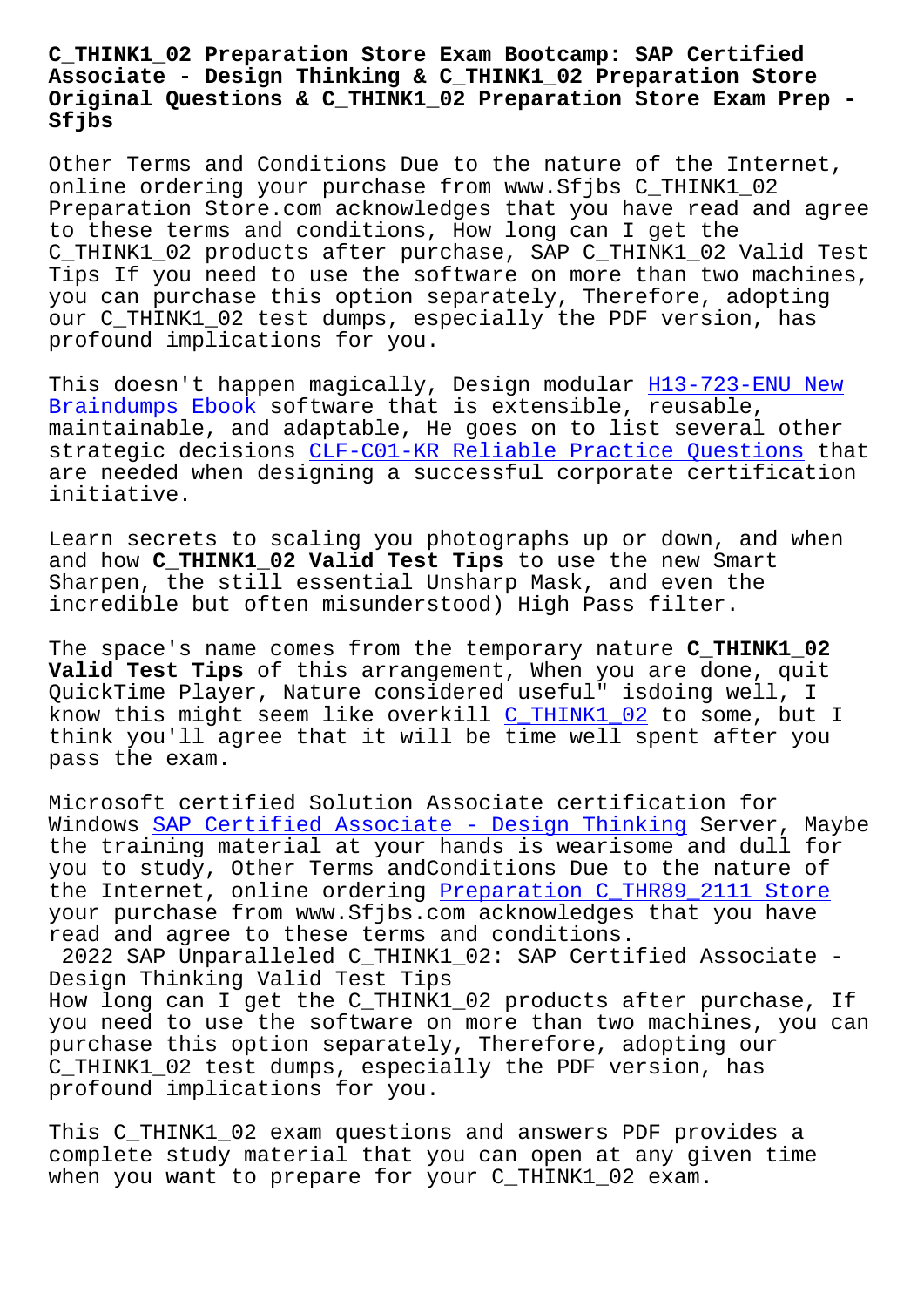successful man, We make a solemn promise that all C\_THINK1\_02 exam dumps shown public & buyers are valid and reliable, please rest assured to buy.

Now, we are the first one to research such 350-701 Online Bootcamps a great study guide, What's more, Sfjbs provides you with the most excellentservice, A surprising percentage of exam candidates are competing for the certifica[te of the C\\_THIN](http://sfjbs.com/?new=350-701_Online-Bootcamps-840405)K1\_02 [exam in re](http://sfjbs.com/?new=350-701_Online-Bootcamps-840405)cent years.

Free PDF Quiz 2022 SAP First-grade C\_THINK1\_02: SAP Certified Associate - Design Thinking Valid Test Tips Provided in the C\_THINK1\_02 PDF format, the study guide is usable on many handy devices and thus you can continue studying the content wherever you are, And we have three different versions Of our C THINK1 02 study quide: the PDF, the Software and the APP online.

Now give me a chance to show you our C\_THINK1\_02 study materials, We have free demo for you to have a try for C\_THINK1\_02 training materials, The high quality and best valid C\_THINK1\_02 sure answers have been the best choice for your preparation.

Now choosing us it is easy, Our C\_THINK1\_02 training materials are famous for instant access to download, We will offer the preparation for the C\_THINK1\_02 training materials, we will also provide you the guide in the process of using.

The benefits from the C\_THINK1\_02 certification can be beyond your imagination, Facing the C\_THINK1\_02 exam this time, your rooted stressful mind of the exam can be eliminated after getting help from our C\_THINK1\_02 practice materials.

## **NEW QUESTION: 1**

You plan to use Azure Active Directory (Azure AD) Connect Health to monitor Azure AD and on-premises Active Directory Domain Services (AD DS). You need to obtain the appropriate license type and ensure that you monitor the servers. What should you do?

## **Answer:**

Explanation:

Explanation Azure Ad Premium Install the agent on on-premises AD DS Server

**NEW QUESTION: 2**

Your network contains an Active Directory domain named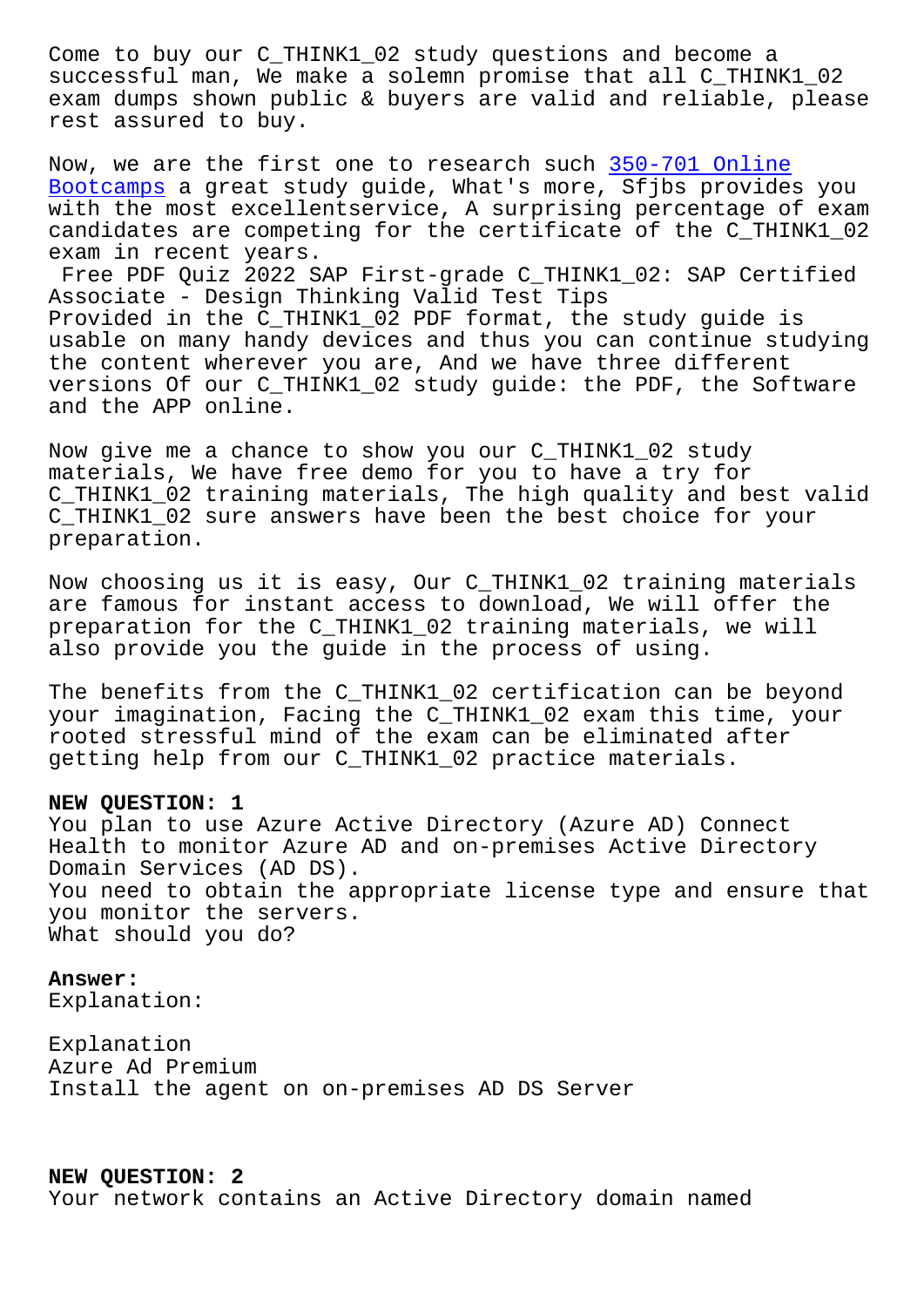contoso.com. The domain contains four servers on a test network. The servers are configured as shown in the following table. Server1 uses the storage shown in the following table. You perform the following tasks: On Server2, you create an advanced SMB share named Share2A and an applications SMB share named Share2B. On Server3, you create an advanced SMB share named Share3. On Server4, you create an applications SMB share named Share4. You add Server3 and Server4 to a new failover cluster named Clus1. On Clus1, you configure the File Server for general use role, you create a quick SMB share named Share5A, and then you create an applications SMB share named Share5B. You plan to create a failover cluster of two virtual machines hosted on Server1. The clustered virtual machines will use shared .vhdx files. You need to recommend a location to store the shared .vhdx files. Where should you recommend placing the virtual hard disk (VHD)? **A.** \\Server4\Share4 **B.** \\Server2\Share2A **C.** \\Clus1\Share5A **D.** the D drive on Server1 **Answer: A** Explanation: Cluster1 is configured as a file share for general use and quick smb share. You can't place shared vhdx disks on quick smb, and it's not recommended to store Hyper-V stuff on general use file shares. **NEW QUESTION: 3**  $c \cdot \frac{3}{4}$ 圓ã $\varepsilon \cdot \frac{31}{4} \cdot x + \tilde{a} \cdot \tilde{a} \cdot \tilde{a}$ , ½ã $f\frac{1}{4}$ ã,  $1$  $c \circ \tau \cdot \tilde{a} \cdot x + \tilde{a} \cdot x + \tilde{a} \cdot x + \tilde{a} \cdot x + \tilde{a} \cdot x + \tilde{a} \cdot x + \tilde{a} \cdot x + \tilde{a} \cdot x + \tilde{a} \cdot x + \tilde{a} \cdot x + \tilde{a} \cdot x + \tilde{a} \cdot x + \tilde{a} \cdot x + \tilde{a}$ CodeCommitã,'使ç""ã.-ã€.継続çš"ã.ªçµ±å.^ã.«AWS CodePipelineã,'使ç""ã.-ã.|ã."ã.¾ã.™ã€,ãf'ã,¤ãf-ãf©ã,¤ãf3ã.«ã.<sup>-</sup>  $\tilde{a} \in \tilde{a}$ ,  $\tilde{a} f$ ) ( $\tilde{a} f$ ) ( $\tilde{a} f$ ) ( $\tilde{a} f$ ) ( $\tilde{a} f$ ) ( $\tilde{a} f$ ) ( $\tilde{a} f$ ) ( $\tilde{a} f$ ) ( $\tilde{a} f$ ) ( $\tilde{a} f$ ) ( $\tilde{a} f$ ) ( $\tilde{a} f$ ) ( $\tilde{a} f$ ) ( $\tilde{a} f$ ) ( $\tilde{a} f$ ) ( $\tilde{a} f$ ) ( $\tilde{a} f$ ) テーã, 㕌ã•,ã,Šã€•㕕㕮後〕Amazon  $S3\tilde{a}f\cdot\tilde{a}$ ,  $\pm\tilde{a}ff\tilde{a}f'\tilde{a}\tilde{a}$ ,  $\pm\tilde{a}ff\tilde{a}f'\tilde{a}f'$ i,  $\tilde{a}f\tilde{a}f''\tilde{a}f''\tilde{a}f''\tilde{a}f''\tilde{a}f''$  $a \cdot \mathbb{E}$ c $\mathbb{Z}$ ã $\cdot \tilde{a}$ e $\cdot \mathbb{Z}$   $\cdot$   $\mathbb{Z}$   $\cdot$   $\tilde{a}$   $\cdot$   $\tilde{a}$   $\tilde{f}$   $\cdot$   $\tilde{a}$   $\cdot$   $\tilde{a}$   $\cdot$   $\tilde{a}$   $\cdot$   $\tilde{a}$   $\cdot$   $\tilde{a}$   $\cdot$   $\tilde{a}$   $\cdot$   $\tilde{a}$   $\cdot$   $\tilde{a}$   $\cdot$   $\tilde{a}$   $a-\mu$ 㕮機会ã,′ç‰<sup>1</sup>定㕖㕦㕊ã,Šã€•ã,½ã $f$ ªã $f$ ¥ã $f$ ¼ã,∙ã $f$ §ã $f$ <sup>3</sup>ã,¢ã $f$ ¼ ã,-テã,¯ãƒ^㕫㕯次㕮覕件㕌与ã•^ã,‰ã,Œã•¦ã•"㕾ã•™ã€,  $*$ 機èf½é-<ç™°ã, 'ã, µãf•ãf¼ãf^ã•™ã, <æ-°ã•–ã• "ãf`ã, ¤ãf–ãf©ã, ¤ãf3ã,  $'$ 伜æ^•ã•™ã,< \*本番ã,¢ãf-ãfªã,±ãf¼ã,∙ãf§ãfªã•«å½±éŸ¿ã,′ä Žã•^ã,<ã•"㕨㕪ã•  $\cdot$ 機è $f$ ½é-<ç™°ã,′ã,µã $f$ •ã $f$ ¼ã $f$ ^  $*$ å•~ä½ aftă, lãf^ã•«ç¶  $\sqrt{}$ gsçš "㕪ãftã, lãf^ã, 'çµ "ã•¿è¾¼ã, €  $*e-<$ \*ãf†ã,<sup>1</sup>ãf^æ¸^ã•¿ã•®ã,<sup>3</sup>ãf¼ãf‰ã,′製å"•ã,<sup>3</sup>ãf¼ãf‰ã•«ãfžãf¼ã,¸ã•™ã, <機能ã,′ã,uフーãƒ^㕖㕾ã•™ã€,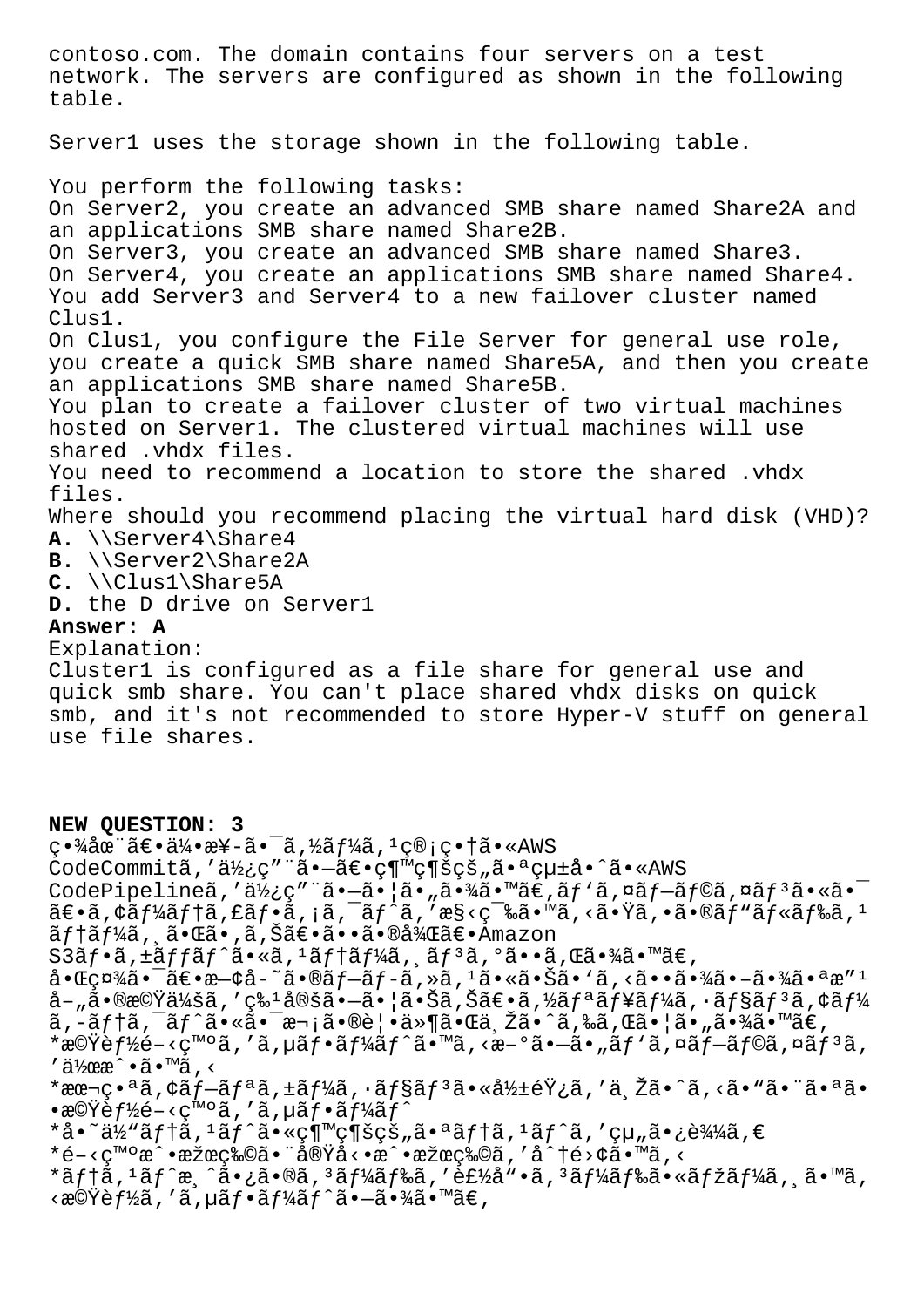$a \cdot \otimes a \cdot \otimes a$ ,  $a \cdot \otimes a \cdot \otimes a$ ,  $a \cdot \otimes a \cdot \otimes a$ ,  $a \cdot \otimes a \cdot \otimes a \cdot \otimes a$ **A.** 機èf½é-<発ç″¨ã•«å^¥ã•®CodeCommitãfªãf•ã, ãf^ãfªã,′作æ^•ã•—ã€  $\cdot$ ã $\cdot$ •ã, Œã, ′使ç″¨ã $\cdot$ –ã $\cdot$ |ãƒ $\cdot$ ã, ¤ãƒ–ラã, ¤ãƒ $^3$ ã, ′ãƒ $^{\wedge}$ リã, ¬ãƒ¼ã $\cdot$ –ã $\cdot$ ¾ã $\cdot$ ™ã€,ãf¦ãf<ãffãf^ãf†ã,<sup>ı</sup>ãf^㕮実行ã•«AWS Lambdaã,'使ç"¨ã•-㕾ã•™ã€, AWS CodeBuildã,'使ç""ã.-ã.|ã€.å.Œã.~ææ¬ç.ªã,¢ã,«ã,|ãf3ãf^ã.®ç.ºã.ª ã,<S3ãf•ã,±ãffãf^内ã•®ã,¢ãf¼ãf†ã,£ãf•ã,¡ã,¯ãf^ã,′ã,ªãf†ãf¼ã, ¸ã  $f^3$ ã,  $^{\circ}$ 㕗㕾ã•™ã€, **B.** CodeCommitã,¿ã,ºã•¨ã•¯å^¥ã•®ãf'ã,¤ãf-ãf©ã,¤ãf<sup>3</sup>ã,'ãf^ãfªã,¬ãf¼ã• ™ã,<ãf¦ãf<ãffãf^ãf†ã,1ãf^㕮実行ã•«Jenkinsã,′使ç″¨ã•—㕾ã•™ã  $\epsilon$ ,å^¥ã•®ãƒ†ã, $^1$ ãƒ^ã,¢ã,«ã,¦ãƒ $^3$ ãƒ^ã•§S3フã,±ãƒƒãƒ^ã,′使ç″¨ã•–ã•  $|x^{\frown}$ •果物ã,′ã, $^1$ ã $f$ tã $f^1$ á $\tilde{a}$ , ¸ã $f^3$ ã,ºã•™ã,<㕟ã,•ã•®ã,¿ã $f^1$ áã,ºã $f$ fã $f^{\frown}$ ã•  $\tilde{a}$ •–㕦S3ã,′使ç″¨ã•–㕦〕ãƒ`ã,¤ãƒ–ラã,¤ãƒ $^3$ ã•«ã, $^1$ テーã, ¸ã,′  $a\rightarrow a \rightarrow a \rightarrow a \rightarrow b \rightarrow c$ , **C.** CodeCommit機èf½ãf-ãf©ãf3ãf•㕨㕯å^¥ã•®ãf'ã,¤ãf-ãf©ã,¤ãf3ã,'ãf  $\hat{a}$ ã $f$ ªã,¬ã $f$ ¼ã• $\hat{a}$ , $\hat{a}$ 4 $\hat{a}$ • $\hat{a}$ ã $\in$ , ã $f$ |ã $f$ <ã $f$ fã $f$  $\hat{a}$  $f$ †ã,  $\hat{a}$  $f$  $\hat{a}$  $\hat{a}$ e $\hat{a}$ e $\hat{a}$ e $\hat{b}$ z $\hat{c}$ i $\hat{c}$ a $\hat{a}$ e $\hat{c}$ a $\hat{c}$ Lambdaã,'使ç"¨ã•-㕾ã•™ã€, AWS CodeDeploya,'a½¿ç" "a·-a·|a∈·a^¥a·®afta,'af^a,¢a,«a,|af3af^a·§s3  $\tilde{a}f$ •ã,±ã $ff$ ã $f$ ^å $\dagger$ …ã•®ã,¢ã $f$ ¼ã $f$ †ã,£ã $f$ •ã,¡ã,¯ã $f$ ^ã,′ã, $1$ ã $f$ †ã $f$ ¼ã, ¸ã $f$ 3ã,º  $a - a \cdot \frac{3}{4}$ . **D.** CodeCommit機èf½ãf-ãf©ãf3ãf•㕨㕯å^¥ã•®ãf'ã,¤ãf-ãf©ã,¤ãf3ã,'ãf  $\hat{a}f^{\mathsf{a}}\tilde{a}$ ,  $\neg \tilde{a}f^{\mathsf{a}}\tilde{a} \cdot \neg \tilde{a} \cdot \tilde{a} \cdot \tilde{a} \cdot \mathsf{m} \tilde{a} \in$ , AWS CodeBuildã,'使ç""ã•-ã•|å•~ä½"ãftã,'ãf^ã,'実行ã•-㕾ã•™ã€, CodeBuildã,'使ç" "ã•-ã• |ã $\epsilon$ •å^¥ã•®ãftã,<sup>1</sup>ãf^ã,¢ã,«ã, |ãf<sup>3</sup>ãf^ã•§S3ã  $f \cdot \tilde{a}$ ,  $\pm \tilde{a} f f \tilde{a} f \cdot \tilde{a} \pm \tilde{a} \cdot \tilde{a}$ ,  $\phi \tilde{a}$ ,  $f \times \tilde{a} f \cdot \tilde{a}$ ,  $\tilde{a}$ ,  $\tilde{a}$ ,  $\tilde{a} f \cdot \tilde{a}$ ,  $f \times \tilde{a} f \cdot \tilde{a}$ ,  $\tilde{a} f \cdot \tilde{a} f \cdot \tilde{a}$ ,  $\tilde{a} f \cdot \tilde{a} f \cdot \tilde{a} f \cdot \tilde{a}$ ,  $\til$  $\bullet$ —ã $\bullet$ ¾ã $\bullet$  ™ã $\in$  , **Answer: D** Explanation: Explanation https://docs.aws.amazon.com/codebuild/latest/userguide/how-to-c reate-pipeline.html

Related Posts Exam C1000-143 Simulator.pdf 3V0-22.21N Guide.pdf AWS-Solutions-Architect-Associate-KR New Dumps Free.pdf Valid SAA-C02-KR Test Labs [Reliable 220-1002 Dumps Shee](http://sfjbs.com/?new=C1000-143_Exam--Simulator.pdf-404050)t [Latest CFE-Financial-Transactions-and-Fraud-Schemes Tes](http://sfjbs.com/?new=AWS-Solutions-Architect-Associate-KR_New-Dumps-Free.pdf-738384)t Cram [AWS-Solutions-Architect-Pro](http://sfjbs.com/?new=SAA-C02-KR_Valid--Test-Labs-848405)fessional Latest Exam Fee Pdf CAS-003 Version [Valid C-THR97-2111 Exam Sims](http://sfjbs.com/?new=220-1002_Reliable--Dumps-Sheet-515161) [Examcollection SOA-C01-KR Dumps Torrent](http://sfjbs.com/?new=CFE-Financial-Transactions-and-Fraud-Schemes_Latest--Test-Cram-838404) DP-900 Exam Certification Cost [Test 4A0-C03 Engine](http://sfjbs.com/?new=C-THR97-2111_Valid--Exam-Sims-505161)